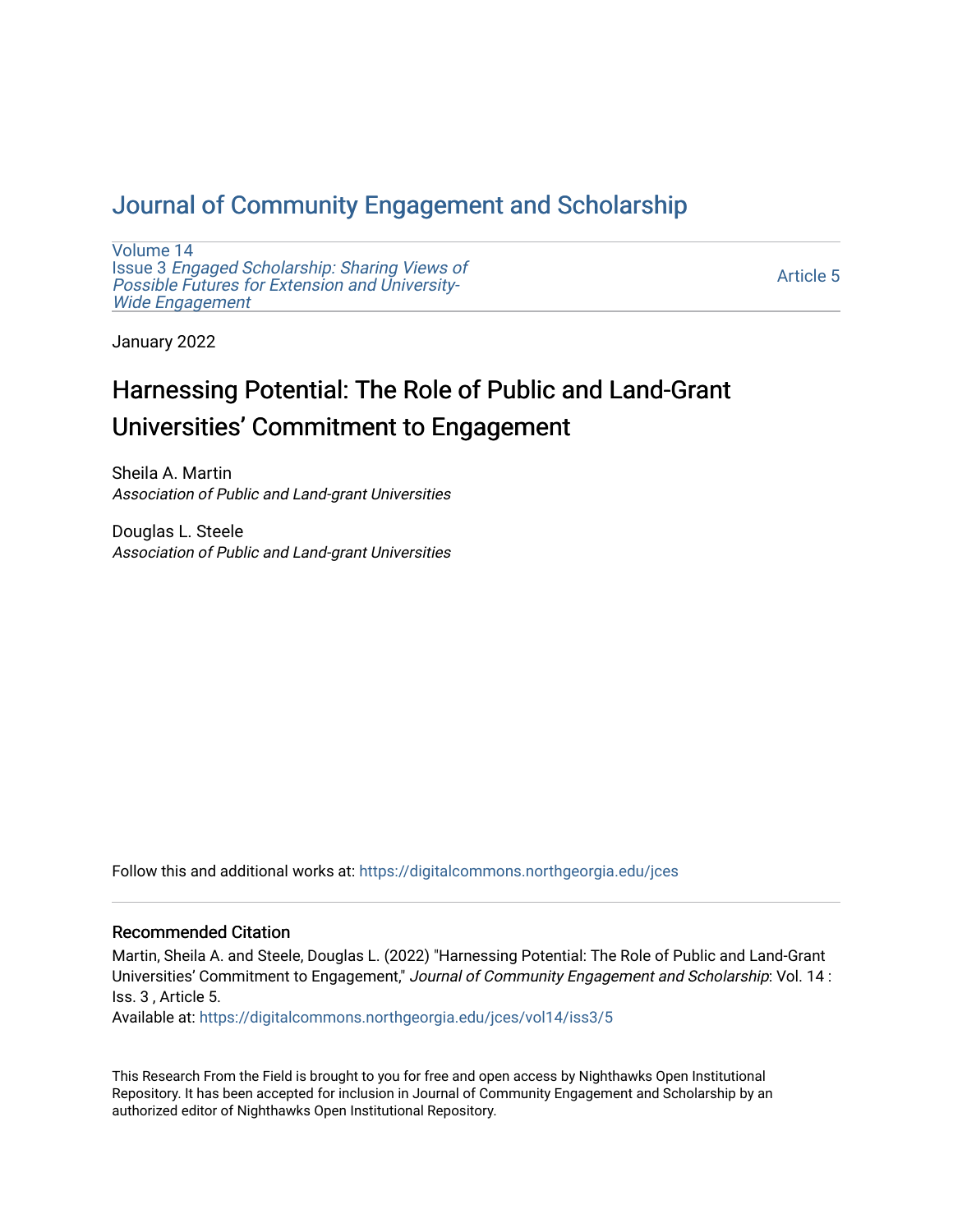# **Harnessing Potential: The Role of Public and Land-Grant Universities' Commitment to Engagement**

Sheila A. Martin and Douglas L. Steele

#### **Abstract**

While many articles have been written about land-grant universities (LGUs) and their tripartite mission, the objective of this article is to place that mission within a broad historical overview of the role of engagement within LGUs, to familiarize readers with the influence of engagement on higher education, and to discuss the important role of Cooperative Extension as the LGUs' key mode of connection with stakeholder communities. With the passage of the Morrill Act of 1862, Congress created a national system of LGUs that made public higher education available and affordable to the American working class, with a focus on agriculture, mechanical arts, and military science. Subsequent congressional legislation firmly established LGUs' tripartite mission of teaching, research, and extension. Later, Extension was included in the broader engagement missions of LGUs. However, the characterizations of this broader notion of university engagement were often obscure and lacked clarity, with no agreed-upon framework for assessment. Reports from the Kellogg Commission in 1999 and subsequently the Carnegie Foundation in 2005 helped to define, clarify, and socialize meaningful university engagement. With common criteria established, it became obvious that LGU leaders must align their engagement resources toward the common goal of deepening engagement to address important societal issues. It also became evident that for Cooperative Extension to be recognized as an engaged organization within the university mission, it must constantly evolve to stay current with the scholarship of engagement, embrace transdisciplinary practices, and focus on the public value created when universities and their community partners find common ground on what matters to academics, practitioners, administrators, elected officials, and community members. The benefits of an aligned set of engagement resources can only be realized if strategy, investment, and incentives reinforce a commitment to engagement.

In 1862, Congress passed the Morrill Act against a backdrop of monumental legislation and political upheaval that would prove to change the landscape of America. Additional legislation passed that historic year included the Pacific Railroad Act, which promoted the construction of a transcontinental railroad and provided a pathway for migration from East to West. The Homestead Act transitioned control of vast public lands from the Great Plains westward to private citizens—provided they live on it, improve it, and pay a small registration fee—and in so doing it promoted private land ownership and economic stability. President Abraham Lincoln issued the Emancipation Proclamation, which declared that as of January 1, 1863, all enslaved people in Confederate states "shall be then, thenceforward, and forever free." Lincoln's proclamation initiated a crusade for human freedom that culminated in the Thirteenth Amendment and the formal abolition of slavery in 1865. And in May 1862, President Lincoln signed legislation to establish the U.S.

Department of Agriculture (USDA), "The People's Department," which was intended to follow the interests of the farmers and farming communities that made up over half of the American population at the time.

Surrounded by many threats to the Union, Congress was still focused on making affordable higher education opportunities available to the working class and farmers. This truly surprising economic development and social welfare legislation enabled the current system of public higher education. The Land-Grant College Act of 1862—or the Morrill Act, after its sponsor, Vermont congressman Justin Smith Morrill—provided grants of land to states to finance the establishment of colleges specializing in "agriculture and the mechanic arts." The law granted each state 30,000 acres for each of its congressional seats that could be managed or sold to support public higher education. The subsequent passage of additional acts (the Hatch Act of 1887 for the funding of agricultural research, the second Morrill Act of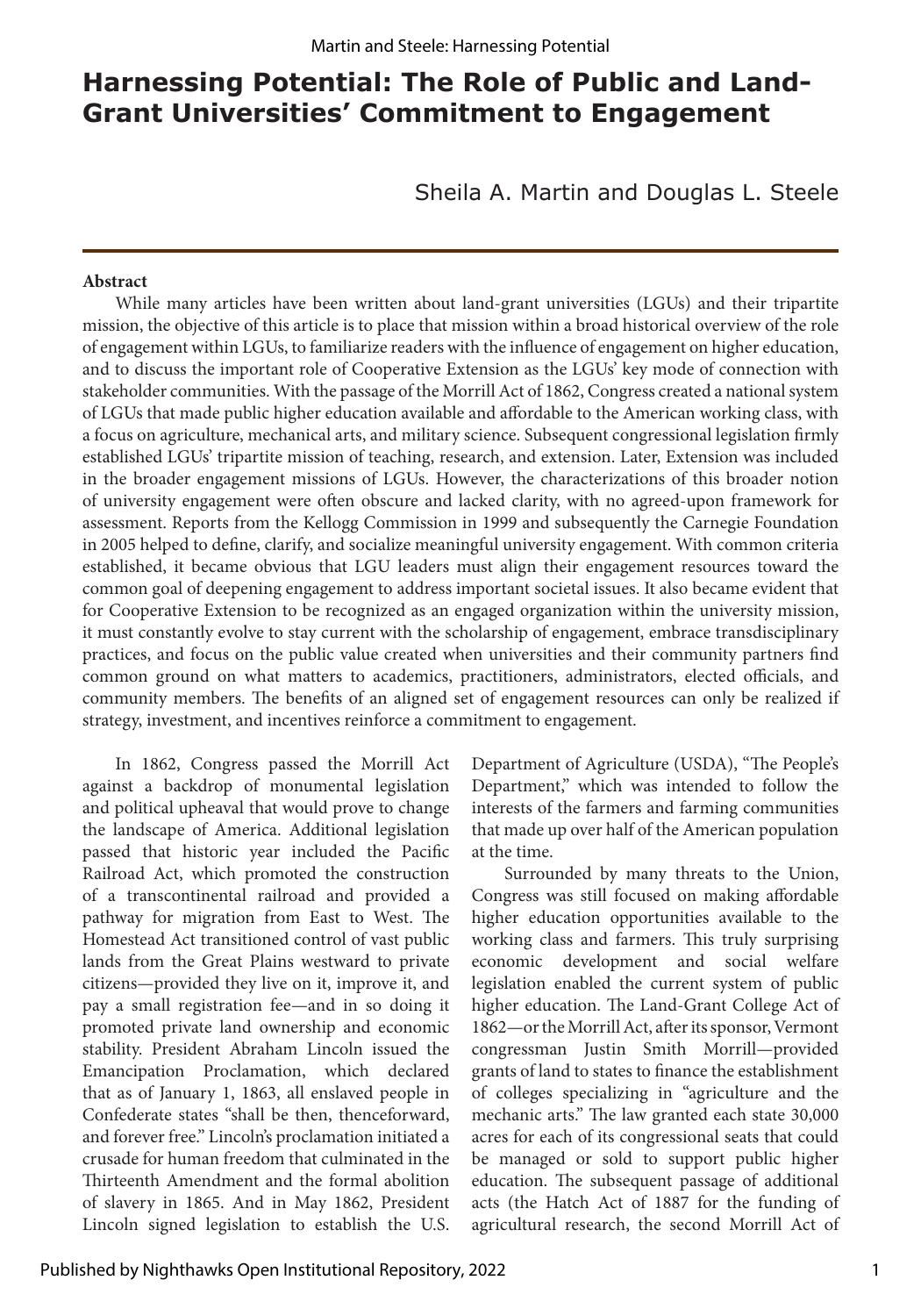1890 for historically Black institutions, the Smith-Lever Act of 1914 for Cooperative Extension, and the Equity in Educational Land-Grant Status Act of 1994 for tribal colleges and universities) created a countrywide network of institutions of higher education focused on learning, discovery, and engagement. These institutions have awarded degrees to millions of students, resulted in research that has impacted the world, and demonstrated how universities can expand beyond their borders to become powerful problem solvers in complex realms such as agricultural profitability, economic viability, community vitality, health and nutrition, and families and youth.

The passage of the Morrill Act, though it benefited many, came at the expense of Indigenous people. In 2020, *High Country News* reporters Robert Lee and Tristan Ahtone published "Land-Grab Universities," the result of over 2 years of research. The authors were able to identify and reconstruct the vast majority (99%) of the land transferred through the original Morrill Act. As they did so, they identified the original Indigenous inhabitants and caretakers, estimated the principal raised from sale or management of the land, and estimated the economic value of those land grants in today's dollars. Today, LGUs continue to benefit from the over 10.7 million acres that were taken from nearly 250 tribes, bands, and communities. Much of this land was taken through cessions—a legal term for giving up territory—that were backed by violence against Indigenous people. While this tarnished history is not a focal point of this article on engagement, each land-grant university must review, acknowledge, and address these past events as part of creating their future.

While the land-grant system and its institutions have generated numerous benefits for society, they have not yet realized the full potential of the Morrill Act. Realizing this value will require that these universities accelerate their evolution into fully engaged institutions that employ transdisciplinary scholarship and engagement. Similarly, many public research universities that are not land-grant institutions have stated missions of teaching, discovery, and engagement. For public and land-grant universities alike, fulfilling these missions will require better integration of engagement into their missions of learning and discovery; alignment of engagement efforts across and among campuses, including among land-grant and other public research

universities; and the cultivation and allocation of resources sufficient to ensure that efforts to deepen engagement and maximize its benefits are not sporadic but institutionalized, reflecting the importance of engagement to the institutions' foundational missions. Cooperative Extension has a very special engagement role within the landgrant system, and this evolution will also require a rearticulation of Extension programs' role in the context of the broader engagement mission of all public research universities.

One overarching objective of this article is to help readers situate university engagement, particularly Cooperative Extension, within the broader historical context of the land-grant university mission. We hope to illustrate new opportunities to more closely connect broad university themes of outreach with specific examples of the principles of scholarly engagement.

# **The Evolution of Engagement in Higher Education**

Community engagement is fundamentally built on reciprocal partnerships and collaboration between universities and colleges and the communities within which they exist. These partnerships and collaboration are based on a mutually beneficial exchange of knowledge and resources designed to create quantifiable outcomes that address critical societal issues and contribute to the public good.

## *Scholarly Engagement*

The values of scholarly engagement—the creation, teaching, and translation of practical knowledge—were among the founding principles of the Morrill Act of 1862, but the terminology used to describe university engagement has evolved over time. This evolution reflects a desired and actual shift in the university's relationship to its community stakeholders. At first, stakeholders of land-grant universities, such as state legislators, federal funders, and community members, believed that land-grant universities should translate their scientific discoveries so that they might be utilized by farmers, manufacturers, and the military. This perception began to shift, however, with the realization that the university has much to learn from the community and that the university can increase its overall effectiveness by strengthening two-way university-community relationships. Thus, while the traditional term was "outreach," implying a one-way transfer of knowledge from the university to members of the community, a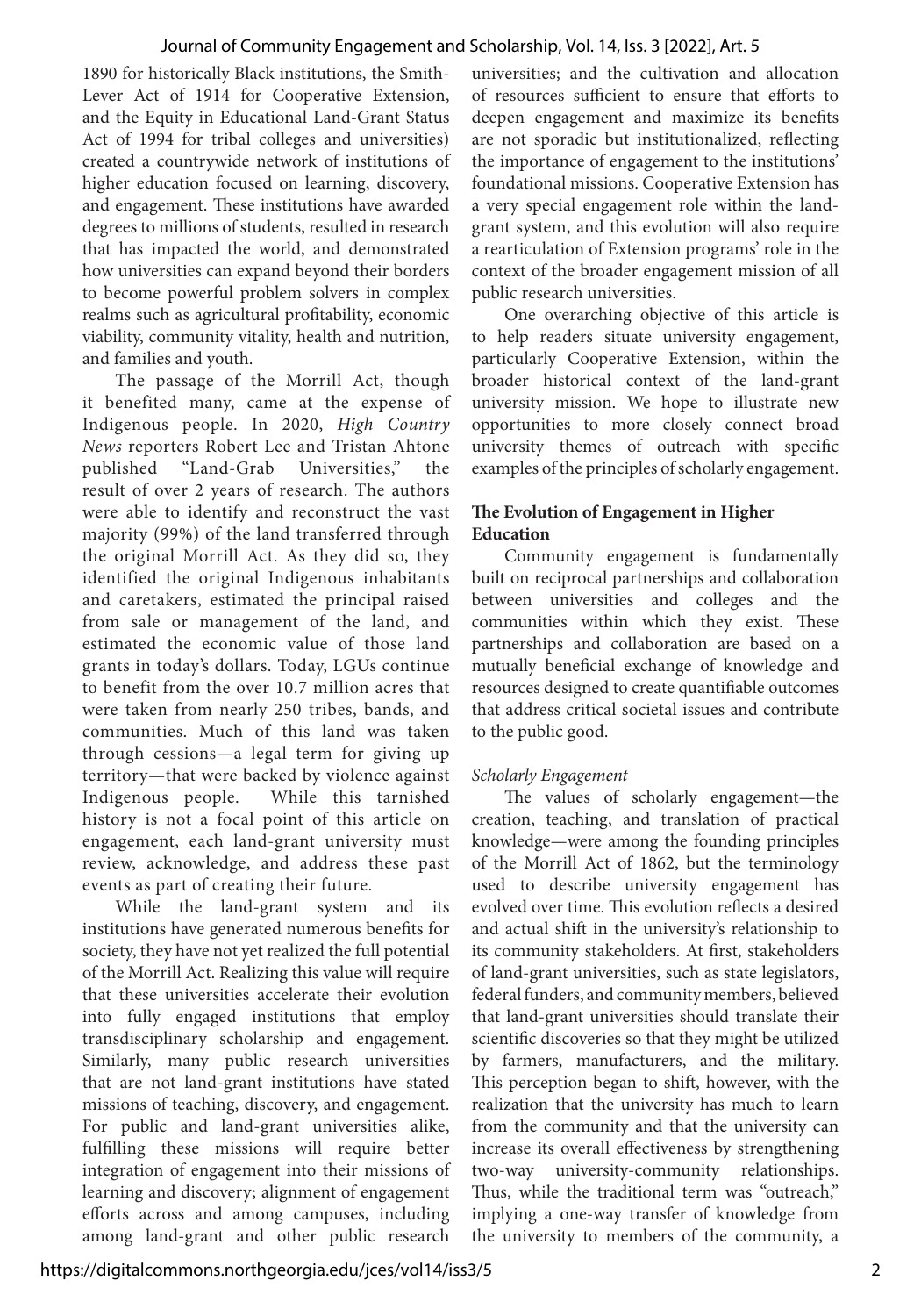number of leaders and scholars since the late 1990s have called for a shift in terminology and practice from "outreach" to "engagement."

For example, in February 1999, what is now the Association of Public and Land-grant Universities (APLU) released six reports produced by the Kellogg Commission on the Future of State and Land-Grant Universities under the title *Returning to Our Roots.* These reports constituted a response by the leadership of public higher education institutions to the public's perception that higher education at the turn of the 21st century was "out of touch and out of date" (Kellogg Commission, 1999, p. 9). The commission called upon public and land-grant universities to become "engaged institutions," specifically proposing that they adopt the term "engagement" as opposed to "outreach" or "service" (Kellogg Commission, 1999, p. 9). One of the key recommendations deriving from this call was for institutions "to respond to the needs of today's students and tomorrow's, not yesterday's" (Kellogg Commission, 1999, p. 10). In addition, the commission observed that universities are organized around disciplines rather than around the needs of communities, and it recommended that universities organize instead around issues of importance to the communities they serve. Later, we will see how universities can and do respond to these recommendations through transdisciplinary engaged scholarship.

In another confirmation of the importance of engagement to the university's mission, the Carnegie Foundation in 2005 announced a new elective Classification for Community Engagement. The foundation defines "community engagement" as "the collaboration between institutions of higher education and their larger communities (local, regional/state, national, global) for the mutually beneficial exchange of knowledge and resources in a context of partnership and reciprocity" (Commission on Public Purpose in Higher Education, n.d.). For the first time, a process was outlined that identified, defined, and certified what it means to be an "engaged" institution. In broad terms, the Four Areas of Practice ascertained that meaningful engagement includes data and assessment tracking, intentional practices, evidence of clear policies, and integration of design elements that explicitly link active community-based teaching and learning with the academic success of underrepresented students (Commission on Public Purpose in Higher Education, n.d.).

The Carnegie Classification is not an award. Rather, it is a road map to guide universities in the process of institutionalizing community engagement, with the goal of improving universities' educational effectiveness. It is similar to an accreditation process rather than a set of "checkbox" criteria. It requires universities to demonstrate continuous improvement, and universities must be certified by periodic reclassification.

The significance of engagement as central to the public and land-grant university mission was further reinforced in a publication sponsored by APLU's Commission on Engagement and Outreach entitled *The Centrality of Engagement in Higher Education*. In this document, the authors laid out an argument for engagement as an essential vehicle for the accomplishment of higher education's most important goals. They note that "to thrive in the 21st century, higher education must move engagement from the margin to the mainstream of its research, teaching, and service work" (Fitzgerald et al., 2016).

The rhetorical shift from *outreach* to *engagement* understates the difficult work required to advance a university's relationship with its community and to achieve the necessary shifts in mindset, practices, and institutional structures. When conducted with purpose and intentionality, community engagement is a collaboration between institutions of higher education and their larger communities (local, regional, state, national, and sometimes global) for the mutually beneficial exchange of knowledge and resources. Achieving this change is not as simple as substituting words in a mission statement or on a website. Reaching the overarching goal of engaged scholarship is dependent upon the creation of community-based *partnerships* nurturing two-way exchanges of expertise that address critical societal issues and contribute to the public good. These partnerships take advantage of the relationships between university knowledge and resources and public, private, nonprofit, and community actors to address mutual interests.

## *Economic Engagement*

Another perspective on the evolution of university engagement is through the lens of economic development. Public universities, particularly land-grant universities, have always been an important part of the economic development of their communities. Because agriculture and manufacturing were two of the most important industries in the 18th century, improving agricultural productivity and the mechanical arts through research and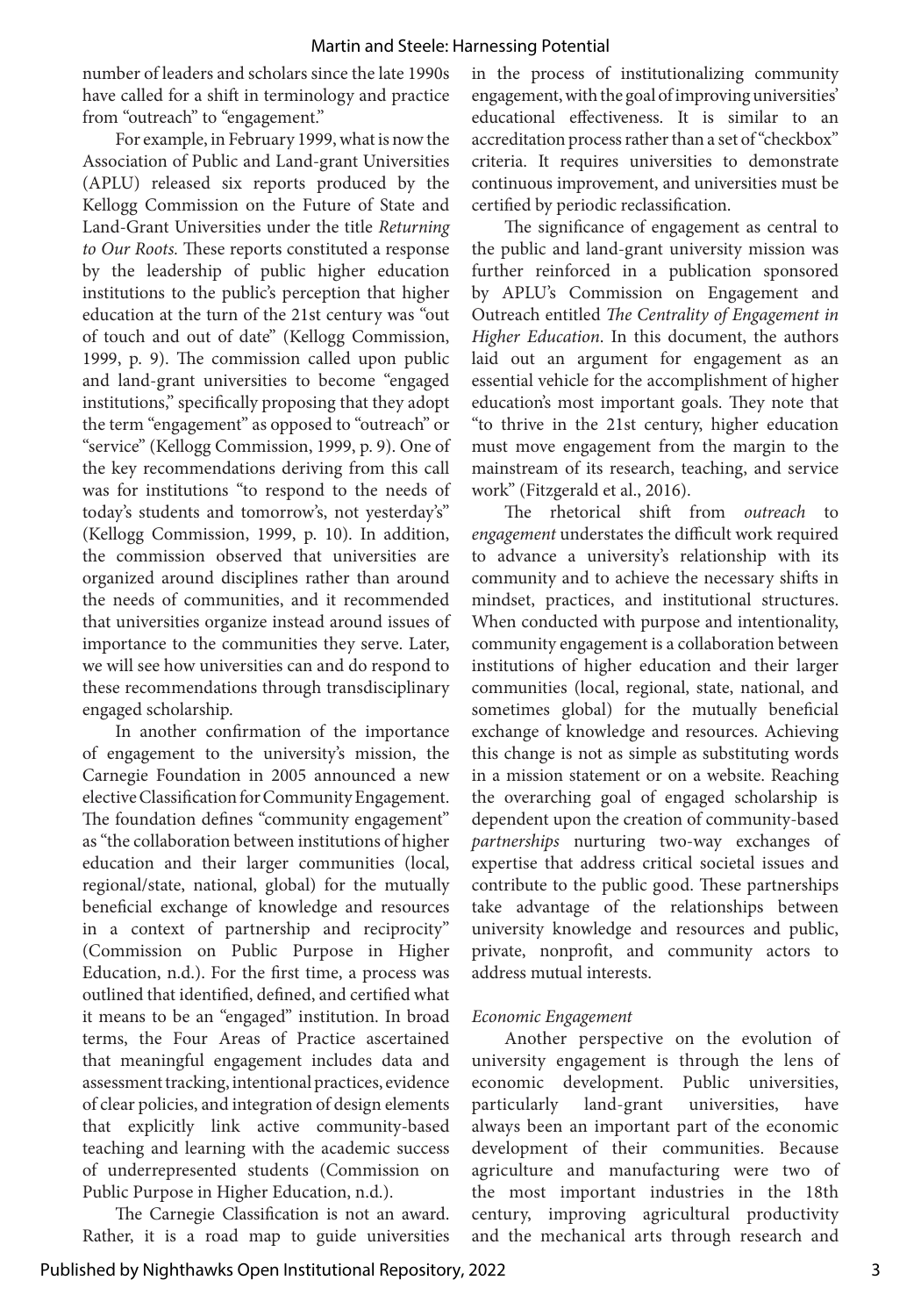education was central to economic growth. The Morrill Act (1862) anticipated that land-grant universities would "promote the liberal and practical education of the industrial classes in the several pursuits and professions in life", and the act was based on the belief that an educated population was necessary for a democratic and prosperous society. The Hatch Act (1887) funded agricultural experiment stations "in order to aid in acquiring and diffusing among the people of the United States useful and practical information on subjects connected to agriculture." Similarly, the Smith-Lever Act (1914) provided for the Cooperative Extension System (CES) "in order to aid in diffusing among the people of the United States useful and practical information on subjects relating to agriculture and home economics, and to encourage the application of the same." Thus, universities were harnessed to improve educational attainment and productivity toward the goal of building a prosperous nation.

Public and land-grant universities routinely engage with industry, state and local governments, and nonprofit organizations to align degree programs, research, and Extension programs around key areas of importance to local economies. To support these efforts, APLU created the Innovation and Economic Prosperity (IEP) designation and award program, which recognizes, highlights, and documents superior examples of its member universities' initiatives in support of community economic development (APLU, n.d.). The IEP designation recognizes universities that demonstrate an ongoing commitment to economic engagement with their communities. The designation defines economic engagement broadly in terms of talent and workforce development, innovation, entrepreneurship, technology-based economic development, and place development through public service, outreach, extension, and community engagement.

# *Cooperative Extension and the Evolution of Engagement*

The CES has been a key component of landgrant universities' engagement efforts. Since the passage of the Smith-Lever Act, the CES has operated through the nation's land-grant universities in partnership with state and federal governments, with offices in virtually every county and parish in the nation. Its mission is to "[empower] farmers, ranchers, and communities of all sizes to meet the challenges they face, adapt to changing technology, improve nutrition and food

safety, prepare for and respond to emergencies, and protect our environment" (National Institute of Food and Agriculture, n.d., para. 2).

As the evolution from outreach to engagement has advanced, so has the practice of engagement among Cooperative Extension professionals. Jorge Atiles, in a commentary on the APLU website (2017), provides a clear articulation of engagement in the context of extension:

In order to achieve the most impactful changes around critical issues, Extension educators and specialists must listen to community stakeholders, incorporate their feedback into the development of resources and evaluation tools, and pilot solutions with targeted audiences. County educators are critical to this process as they hold the credibility and trust of their local communities and ultimately will be the ones delivering the programs. An Extension program that does not follow this practice is not truly community engaged. Rather, it is a program created in isolation of the community, without its input and evaluation of effectiveness. (para. 7)

# *The Potential of Engagement*

The mandates for full institutional engagement described above have not yet been fully met. But as the nation faces increasingly complex challenges—what some might call "wicked problems" such as climate change, economic inequality, public health emergencies, and disaster preparedness and resilience—public and land-grant universities must answer the call to become fully engaged with our communities and to become "boundary spanners" in a variety of contexts (Ramaley, 2014). The boundaries that public and land-grant universities must span include not only the boundaries between knowledge generated and held by the university and knowledge generated and held by the community but also boundaries between academic disciplines, between the different university units that engage with various communities, and between different universities that serve the same communities. This will require full institutional engagement that taps the talents of students, staff, and faculty as well as accelerated and coordinated contributions from multiple areas of academic and community expertise. The value of improving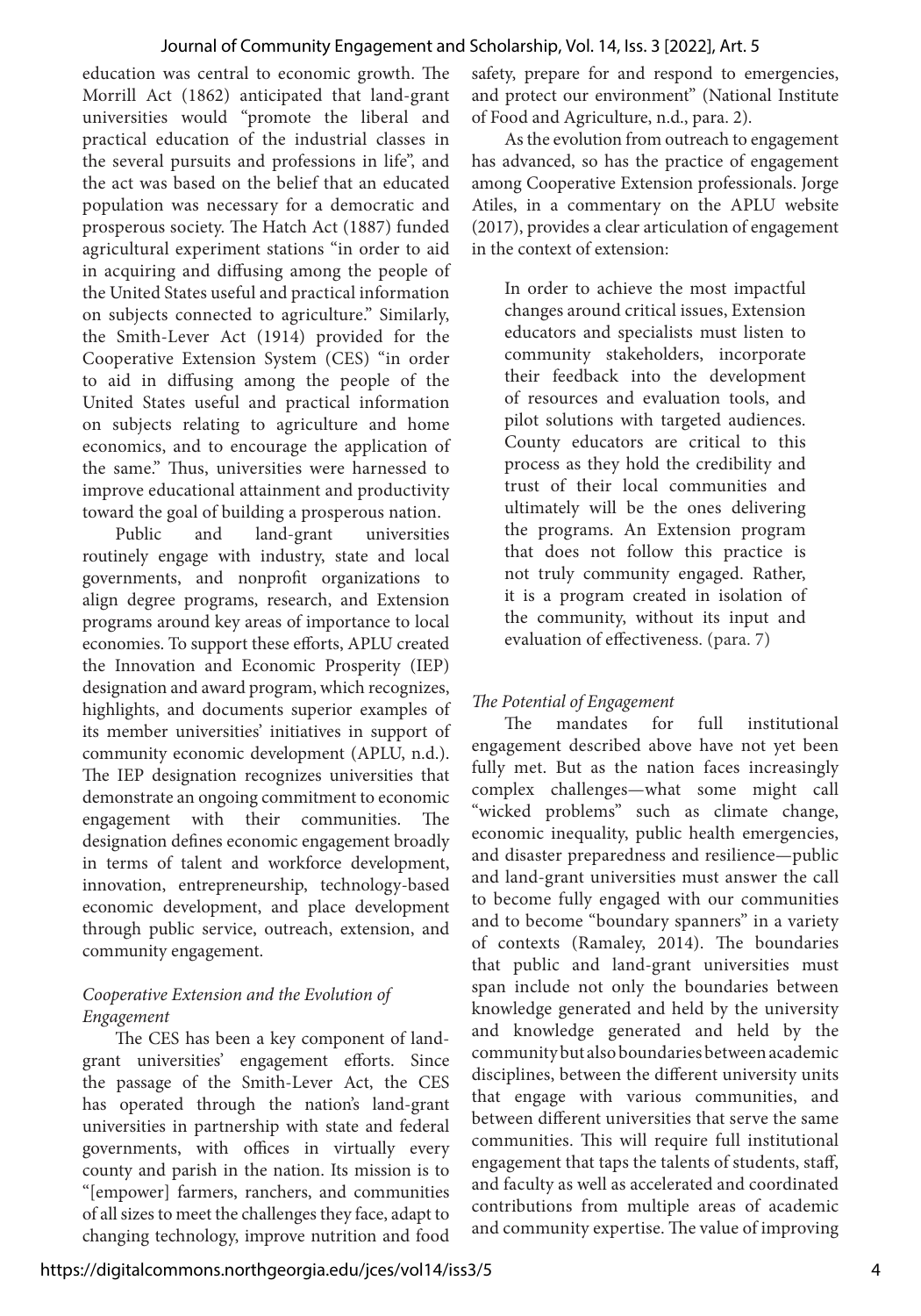the public understanding of science is a critical foundation, and an essential requirement, for successful engagement.

Land-grant universities have decades of experience and broad-ranging subject matter expertise in hundreds of disciplines, and they are uniquely equipped to help solve many of the grand challenges being addressed in our communities, states, nation, and world. Working alone is not a solution. Partnerships and collaborations with public and private entities in agriculture, public health, nutrition, health care, and beyond—as well as a substantial increase in resources—are imperative for success. These community-based solutions will emerge through research and technological innovation, engagement with local communities and outside partners, and training students to be the next generation of problem solvers. All relevant disciplines are present at public research universities, and with adequate resources and funding, universities should be able and willing to undertake this important work.

# **Engagement Enhances the Missions of Learning and Discovery**

The tripartite mission of public and land-grant universities is best served when all three factors are intertwined, with the community engagement arm of the mission enhancing both learning and discovery. Engaged learning and research practices can also deepen the university's relationships with its various communities, make these relationships more reciprocal, and confirm that the university is an open (rather than closed) system that generates mutual benefit with the community.

Ernest Boyer coined the term "engaged scholarship" to describe teaching and research that connect "the rich resources of the university to our most pressing social, civic, and ethical problems" (Boyer, 1996). Engaged scholarship denotes an orientation; engaged scholars direct their energies not solely toward an academic community or toward the life of the mind but also toward pressing public issues or shared problems. This orientation toward engagement can be applied to the teaching and research missions of the university to enhance their effectiveness and further their public purpose.

# *Engaged Learning as a High-Impact Practice*

George Kuh (2008) identified communitybased learning (CBL; also called communityengaged learning) as a high-impact practice for higher education. Qualitative and quantitative research has demonstrated the positive impacts of CBL on a variety of learning and success metrics, including academic learning (Astin & Sax, 1998), effective writing (Feldman et al., 2006), cognitive development (Wang & Rodgers, 2006), knowledge application in a practical setting (Kendrick, 1996), and students' perceptions of their own learning particularly among underrepresented groups (Finley & McNair, 2013). Engaged learning allows students to apply the knowledge and skills they learn in the classroom to meaningful service in the community. This application of knowledge and student reflections on the value of their coursework—drives students to be more committed to civic engagement throughout their lives (Welch, 2009). Engaged learning opportunities can also give students important skills sought by employers, such as interpersonal skills (Celio et al., 2011) and leadership skills (Vogelgesang & Astin, 2000).

Engaged scholarship can provide important benefits to faculty as well. Christina Marshall (2017) reported that faculty feel greater satisfaction when teaching CBL courses than when teaching other types of courses. This satisfaction flows from their observations of CBL's effects on students and the community and reflects their personal values (Marshall, 2017). Faculty also report being satisfied with CBL as a pedagogical approach due to its benefits to students and its potential to generate engaged scholarship. They gain insights from CBL that they don't get from other kinds of teaching (Gelmon et al., 2018). Faculty motivation increases if they feel that their institution is supportive of engaged learning and servicelearning (Adkins, 2017). Thus, if the institution's mission and its reward structure reinforce the importance of engagement and engaged learning, faculty anticipate and perceive additional benefits.

## *Engagement and the Broader Impacts of Research*

University engagement is also an important tool for improving the effectiveness of university research. Engaged research requires collaboration with community-based partners and "draw[ing] on multiple types of knowledge when defining research questions, developing research design, gathering and analyzing data and applying findings" (Swearer Center, n.d., para. 1). Engaged research is sometimes also referred to as community-based participatory research or participatory action research. It is designed to cocreate knowledge with community—in particular the community of users or beneficiaries of the research—and to integrate the knowledge of researchers with that of the community. This integration of community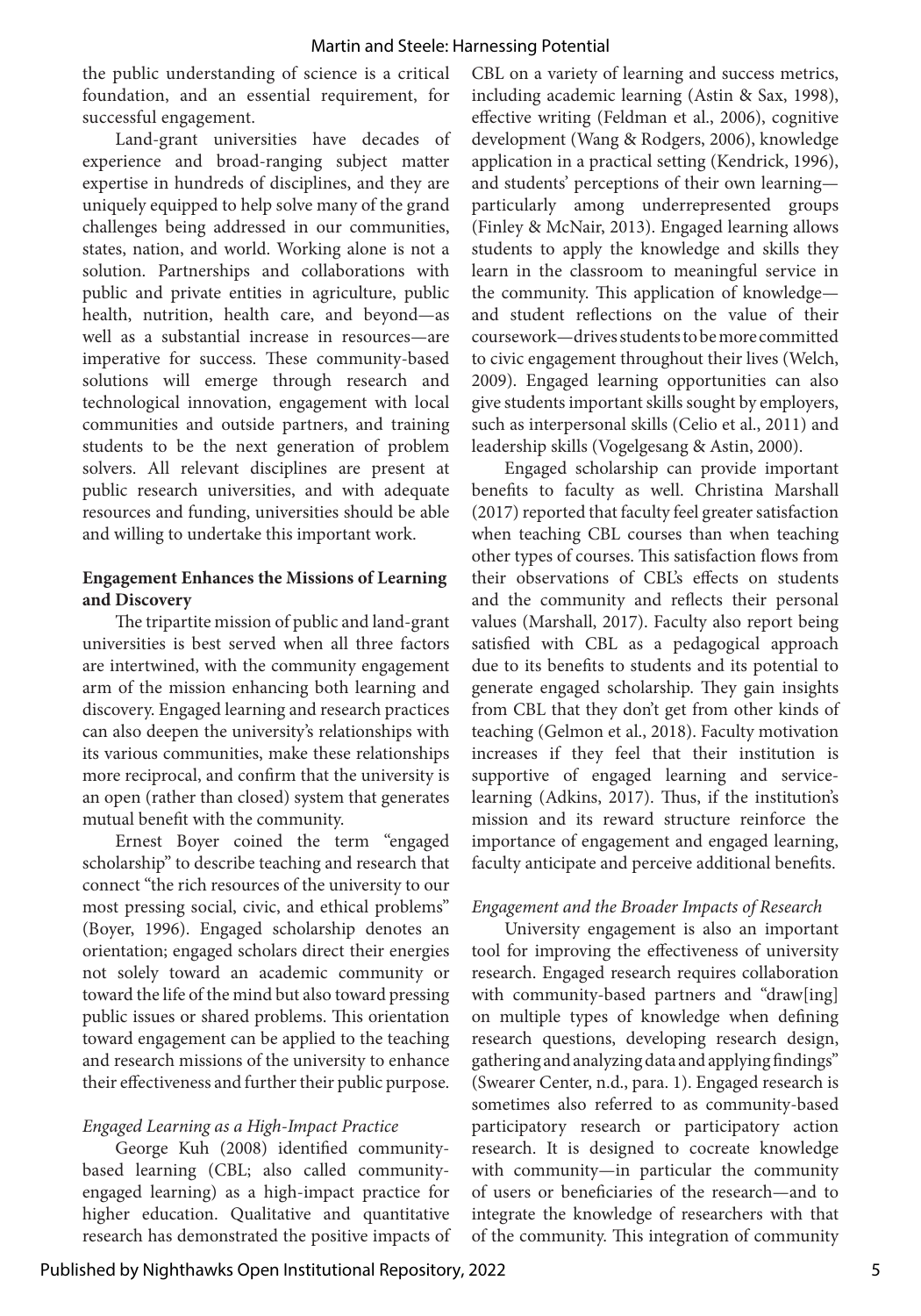and researcher knowledge reduces the "know-do gap" that can delay the implementation of effective practices. It can also reduce the risk of applying outdated science or approaches that simply will not work in particular contexts (Jull et al., 2017). Engaging with knowledge users and beneficiaries helps researchers gain a deeper understanding of the key issues facing communities, how results might be applied, and potential barriers to applying research findings. Overall, this increases the effectiveness of university research and speeds the translation of results into practice.

Effective engaged research can improve a university's success in attracting federal funding. Federal agencies such as the National Science Foundation (NSF) and the National Institutes of Health understand the importance of engaged research for research effectiveness and application. This is why they evaluate research proposals in part on their plans for generating what the agencies call "broader impacts." According to the NSF Merit Review Criteria published in the NSF's grant proposal guidelines, a variety of broader impacts goals are considered (ARIS, 2020). These goals—such as full participation of underrepresented minorities in STEM, increased public scientific literacy and engagement with science, improved well-being of individuals, and increased partnerships between universities and industrial and other sectors—can only be achieved when universities develop and implement plans for moving research results into society. That requires engagement with those who will use and those who will be affected by the results of that research.

Researchers, however, may not be familiar with the practices required for effective, ethical engaged research. Sarena Seifer and Cheryl Maurana (2000) offer principles that define the crucial elements of engaged scholarship, including measurable outcomes, mutual trust, asset identification, shared power, open communication, established roles, continuous feedback, shared accomplishments, and evolution of the partnership over time. Learning and practicing these principles effectively is a skill that university faculty and staff experienced in community engagement can offer to researchers who are new to engaged research (Commission on Public Purpose in Higher Education, n.d.).

A well-resourced and experienced research engagement office will have developed and nurtured community partnerships over years and can therefore broker positive research relationships by balancing their power dynamics, ensuring that community partners don't feel mistreated, and maintaining partnerships beyond participation in a particular project. By helping researchers demonstrate that a research project will generate broader impacts, and by assisting researchers with implementation of a broader impacts plan, engagement professionals contribute to the research mission of the university. They can improve a university's proposal success rate and, more importantly, contribute to what APLU has called public impact research (APLU, 2019).

#### *Engagement as a Distinct Mission*

If a mission is a statement of why an organization exists, then engagement must be declared and embraced as a distinct mission of public and land-grant universities apart from its roles in learning and discovery. Achieving this vision requires considering engagement as part of strategic and resource allocation planning—just as resources are allocated to instructional faculty and laboratories.

The Kellogg Commission's report *Returning to Our Roots* (1999) made a definitive declaration supporting the elevation of engagement as a core mission:

In the end, the clear evidence is that, with the resources and superbly qualified professors and staff on our campuses, we can organize our institutions to serve both local and national needs in a more coherent and effective way. We can and must do better. (p. 3)

The report went on to describe engagement as "redesigned teaching, research, and extension and service functions that are sympathetically and productively involved with the communities universities serve, however community is defined" (p. 9).

Engagement that is central to the university's mission requires a variety of financing tools amid general constraints on resources. And yet, some of the most potent and traditional tools for engagement—Cooperative Extension and university engagement offices—routinely are treated as discretionary items whose funding rises and falls as the priorities of federal and state funders shift.

Beginning perhaps with Boyer's work in the 1980s (Boyer & Hechinger, 1981), the emergence of a broad academic literature on the scholarship of engagement has sharpened our understanding of the land-grant mission itself, the role of Cooperative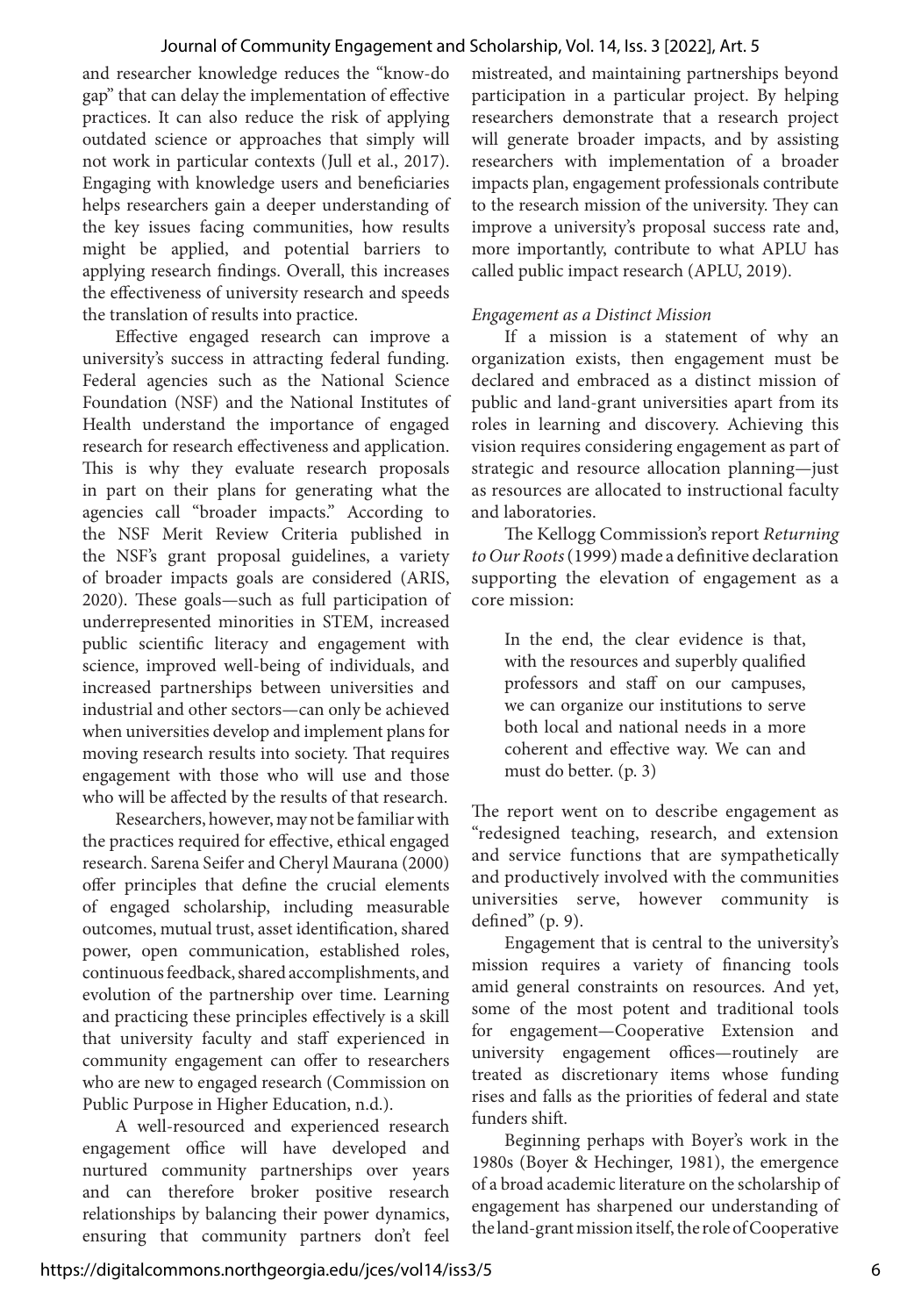#### Martin and Steele: Harnessing Potential

Extension, and that part of the mission focused on meeting the needs of community stakeholders. Extension operations have experienced significant defunding, however, calling into question their continued public support, which until the 21st century had been considerable. It could be determinedly argued that most of the present-day fiscal challenges facing land-grant and other public institutions of higher learning are the result of their inability to demonstrate the return on investment to citizens, whose tax dollars are directed toward state-supported colleges and universities.

This inability to demonstrate the return on investment—and the skepticism of higher education that it creates among the public—has arrived alongside rising expectations related to the engagement mission. One of the most compelling and telling observations about the commitment to university-wide engagement was made by Stephen Gavazzi and Gordon Gee in their book *Land-Grant Universities for the Future* (2018). Drawing on interviews with 27 college presidents and chancellors, they explored the strengths and weaknesses of land-grant universities while examining the changing threats they face. Without a doubt, the anticipations of a broad range of constituencies and the additional scrutiny of the state legislative bodies that provide funding add expectations beyond just the education of students. In the end, the authors suggest that university leaders and supporters should become more fiercely "land-grant" in their orientation; that is, they should work more vigorously to uphold their community-focused missions through teaching, research, and service-oriented activities.

These comments illustrate the opportunity that university leaders have—but often miss to treat engagement not just as an institutional priority but also as a means for reinforcing the civic value of higher education in society and thereby building institutional sustainability (Furco, 2010). Criticisms of higher education and doubt about the value of public investments typically focus on the relevance of research to the contemporary problems of society or the value of degrees to graduates and the economy. In response to that criticism, universities and their advocates must demonstrate the extent to which a university is part of the broader civic infrastructure of a community infrastructure that improves return on investment not only in higher education but also in key areas such as K–12 education, workforce training, social services, and transportation. Virtually every area of public investment is affected in some way by

the involvement of higher education. Universities contribute to their communities not only by graduating students and conducting research but also by creating quality places, contributing to a community's civic capacity, and promoting social equity (Martin, 2010).

Public university leaders must clearly communicate a three-part case for investment in community engagement: Engagement (a) increases student success and commits students to civic engagement, (b) focuses research on issues of importance to communities and magnifies and accelerates the impacts of research, and (c) creates value by building stronger communities both through extension and, more importantly, through the alignment of engagement activities across the institution.

#### **The Role of Extension in University-Wide Engagement**

The public and its representatives have raised expectations for the role of public research universities to not only graduate students but also lead the world in research and serve as economic engines for state and regional economies. Landgrant institutions can meet these expectations, in part, by harnessing Cooperative Extension to achieve university-wide engagement and thereby expand the presence of the main campus across the state. As this expectation is continually being defined and refined, the role of Cooperative Extension becomes part of the greater mission of the university.

While many have urged universities to embrace their engagement mission, the expansion of engagement via Cooperative Extension has sometimes been criticized. Extension has certainly come a long way since its inception in 1914 with the passage of the Smith-Lever Act, and some have expressed concern over its greater role. This was the focus of a General Accounting Office (GAO) report released in 1981 titled *Cooperative Extension Service's Mission and Federal Role Need Congressional Clarification*. Scott Peters (2014) chronicles this event in an article titled "Extension Reconsidered," which appeared in the Agriculture & Applied Economics Association's *Choices*  publication. Peters wrote that the GAO had two main motivations for drafting the 1981 report: (a) ideological views about the "proper" role and size of the federal government and (b) complaints from agricultural interest groups that Cooperative Extension had drifted away from its original mission and purpose.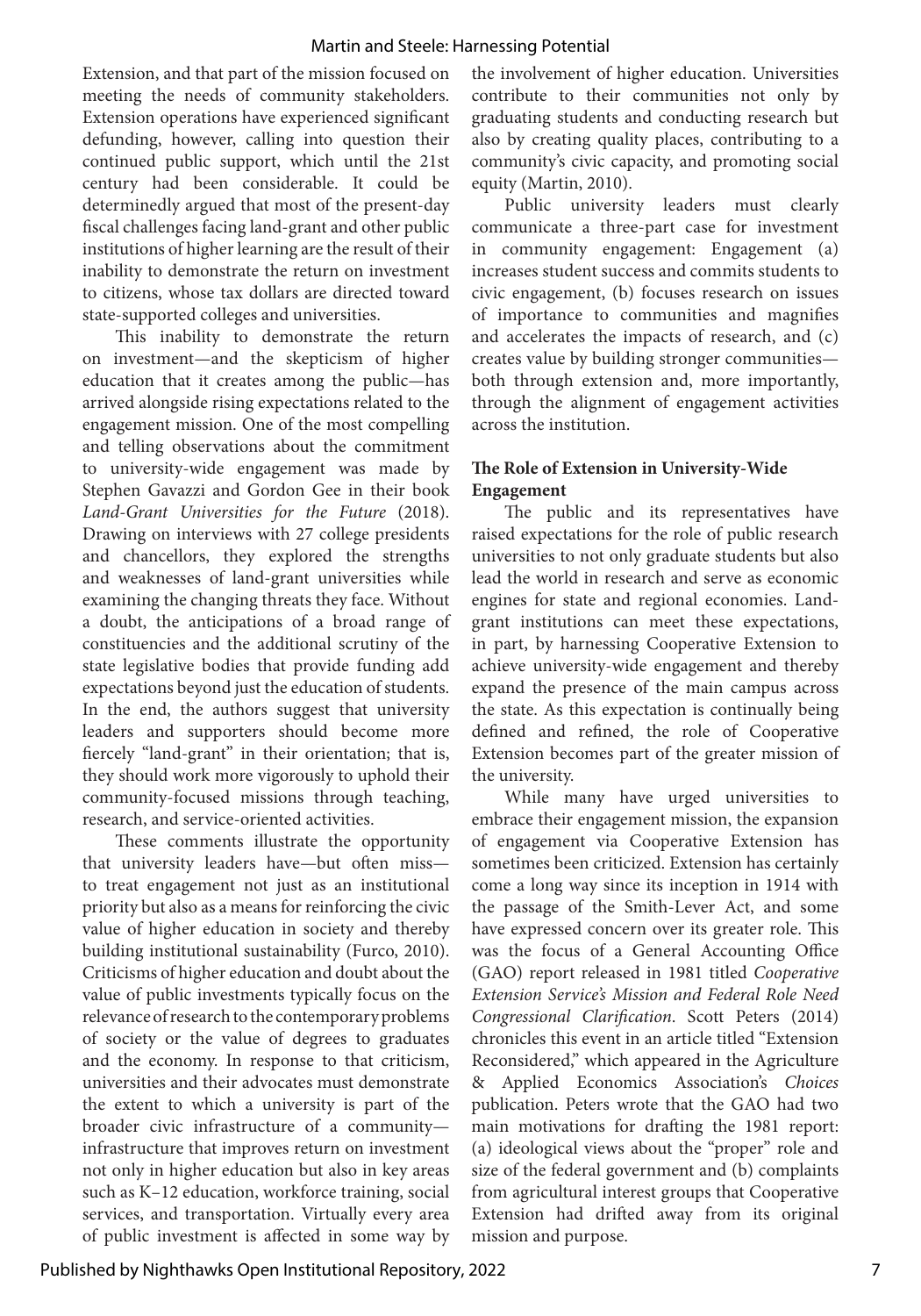According to the report, Extension's original purpose was "[to provide] farmers with information from agricultural research and to encourage them to adopt improved farming methods [that contribute] to the growth in productivity and efficiency of U.S. agriculture" (GAO, 1981, p. i–ii). In their conclusion, the authors implied that the federal government should not provide funding for anything that ranged beyond a narrow view of Extension's original focus. They wrote:

In contrast to its original focus on agriculture and home economics programs in primarily rural areas, the Cooperative Extension Service has expanded and is now active in rural, urban, and suburban communities and offers programs in social and economic problems and cultural, recreational, and leisure-time activities. Program changes, many of which have come about in the last 20 years, have resulted in differing opinions among the Extension Service's clientele, and even within the Extension Service itself, about the scope of the Extension Service's mission. GAO believes the Cooperative Extension Service's mission needs to be reviewed and clarified, particularly in the current atmosphere of budget tightening. (GAO, 1981, p. IV)

Partly in response to the GAO report, Paul Warner and James Christenson (1984/2019), two rural sociologists who were then based at the University of Kentucky, conducted a comprehensive national assessment of Cooperative Extension. Their study centered on the question of what Extension's role should be in the "information society of the 21st century." In their concluding chapter, the authors asked the following question: "Can an organization conceived in 1914 as a way to get farmers to adopt improved agricultural practices continue to be relevant when it celebrates its 100th birthday?" Responding to critics who were calling for Extension "to return to its original purpose of serving farmers" and to people who disapproved of the expanded mission and clientele described in the GAO report, Warner and Christenson (1984/2019) wrote:

Society, including agriculture, has changed, and one cannot merely "turn back the clock" to the agency's early days.

Furthermore, it could be argued that Extension's early history was not at all as it is now being portrayed. Extension played a key role in improving agricultural production, but it also stressed improved utilization of resources within the family, personal development, improved quality of life, and the improvement of the total community. (p. 126)

Despite these battles, Cooperative Extension's commitment to engagement has continued to advance. In early 1991, Myron Johnsrud, administrator for the CES at the USDA, and Richard Fowler, chair of the Extension Committee on Organization and Policy, released a report outlining the commitment of the CES of the 1990s to evolve into an organization that promotes partnerships and emphasizes efficiency, accountability, and clarity of their public message while working to meet the critical economic, social, environmental, and technological needs of people and communities (CES Strategic Planning Council, 1991). Extension's commitment to increased collaboration and cooperation with business and industry, with other agencies and organizations, and with other faculty/educators within and beyond the land-grant university system is multiplying program demand, delivery, and impact.

By all accounts, the role of Cooperative Extension must be a critical element within the greater mission of university engagement. Gavazzi and Gee's (2018) book *Land-Grant Universities for the Future* clearly outlined the idea that a covenant exists between the public and its institutions of higher learning, paying special attention to the private versus public good that accrues from activities undertaken by colleges and universities. They also noted that land-grant institutions' emphasis on the public good helped spur recognition for more sustained and coordinated engagement efforts between institutions and various community stakeholders, which in turn created a need for ways of organizing and recognizing these community engagement activities. They also closely examined how previous studies and reports on the role of land-grant university engagement contributed to the codification of relationships with community stakeholders. A broader role for Extension within the engagement infrastructure of the university is a fitting and necessary development if land-grant universities are to make good on their rhetoric of prioritizing the engagement mission.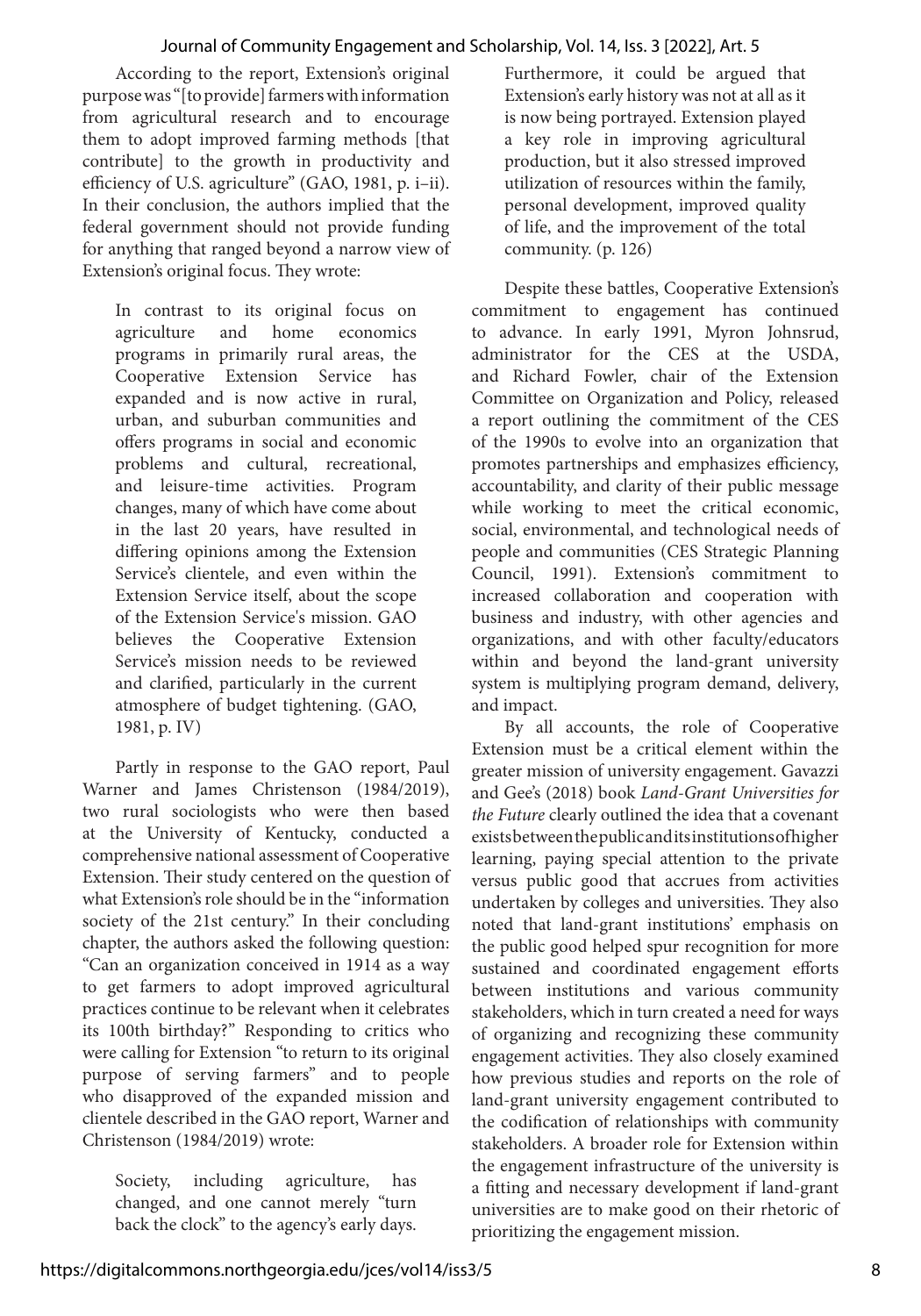Embracing this commitment, universities are beginning to respond by aligning their incentive structures with their engagement missions. Many universities have developed criteria for the promotion and tenure process that include performance metrics related directly to community engagement position responsibilities. The University of Minnesota's Review Committee on Community-Engaged Scholarship, for example, provides a model for incorporating engagement and publicly engaged scholarship within the promotion and tenure process (University of Minnesota, n.d.). Engagement-related criteria include products published in both traditional disciplinary outlets and nontraditional venues; multidisciplinary projects; products with multiple coauthors (including community partners who contribute to the work in significant ways); work that integrates research, teaching, and service in such a way that it is difficult to compartmentalize into a single category (e.g., only teaching, research, or service); and work that requires significant relationship building with external partners to maximize its quality and impact.

In the end, it should be Extension personnel, working closely with university leadership, who identify, define, and support the concept of the scholarship of engagement. While many universities have already elevated Extension to a new role within their greater commitment to engagement, there is still a limited, and antiquated, view of how Extension can be a valuable contributor to the tripartite land-grant mission.

## **Engagement Making a Real-World Difference**

In its 1999 *Returning to Our Roots* publication, the Kellogg Commission called on universities to deepen engagement with their communities. Among the seven guiding characteristics that the commission used to define an engaged institution, it discussed the integration of service into the teaching and research missions of the university. We have addressed the benefits of that integration above. The commission also called for *coordination*  of engagement activities to ensure that these efforts lead to productive outcomes for students and communities.

For many campuses, even those with a strong culture of engagement, coordination may be one of the most difficult recommendations to fulfill. Faculty may have a strong interest in maintaining their own relationships with community partners for the purpose of developing community-based classes, research faculty may protect their research partnerships with businesses, and university government and public affairs offices may cultivate relationships with alumni and community partners to provide advocacy and bolster financial and rhetorical support for the university. Extension may be focused on serving specific stakeholders in local communities without strong connections to the main campus.

Despite these disincentives for coordination, many universities are intentionally fostering coordination, resulting in benefits for campuses, students, and communities. Outreach and engagement programs can take on many different structures as they attempt to align efforts for maximum impact (Welch and Saltmarsh, 2013). As institutional leadership changes, these efforts are often reorganized to fit the strategic vision of the new leader. Reporting lines and organizational charts thus aren't as important as the strategic goals that are used to align assets around a common set of objectives (Oaks et al., 2009).

Institutions use a variety of methods to accomplish this coordination. North Carolina State University (NC State), for instance, employs an engagement operations council (EOC), a campuswide working group of administrators and faculty with engagement or extension responsibilities. The EOC also includes a representative from one strategic community stakeholder to provide a partner voice in deliberations. The EOC gives all departments that participate in outreach and engagement the opportunity to share information, develop joint programming, and coordinate university and systemwide engagement activity.

NC State's Rural Works! program demonstrates the potential of this collaborative system. Rural Works! places NC State undergraduate students in internships with employers in rural communities throughout North Carolina. These internships are paid positions for students and include an orientation, career coaching, and opportunities to participate in civic life in rural communities. The program has placed 107 students in 30 counties across North Carolina, offering employers access to talented students, assistance with projects, support in creating and sustaining the internship position, and an opportunity to showcase their rural communities as a good place for talented students to build careers.

Rural Works! only works because of strong collaboration and constant sharing of information among partners. The program was intentionally created as a partnership between NC State's Division of Academic and Student Affairs, NC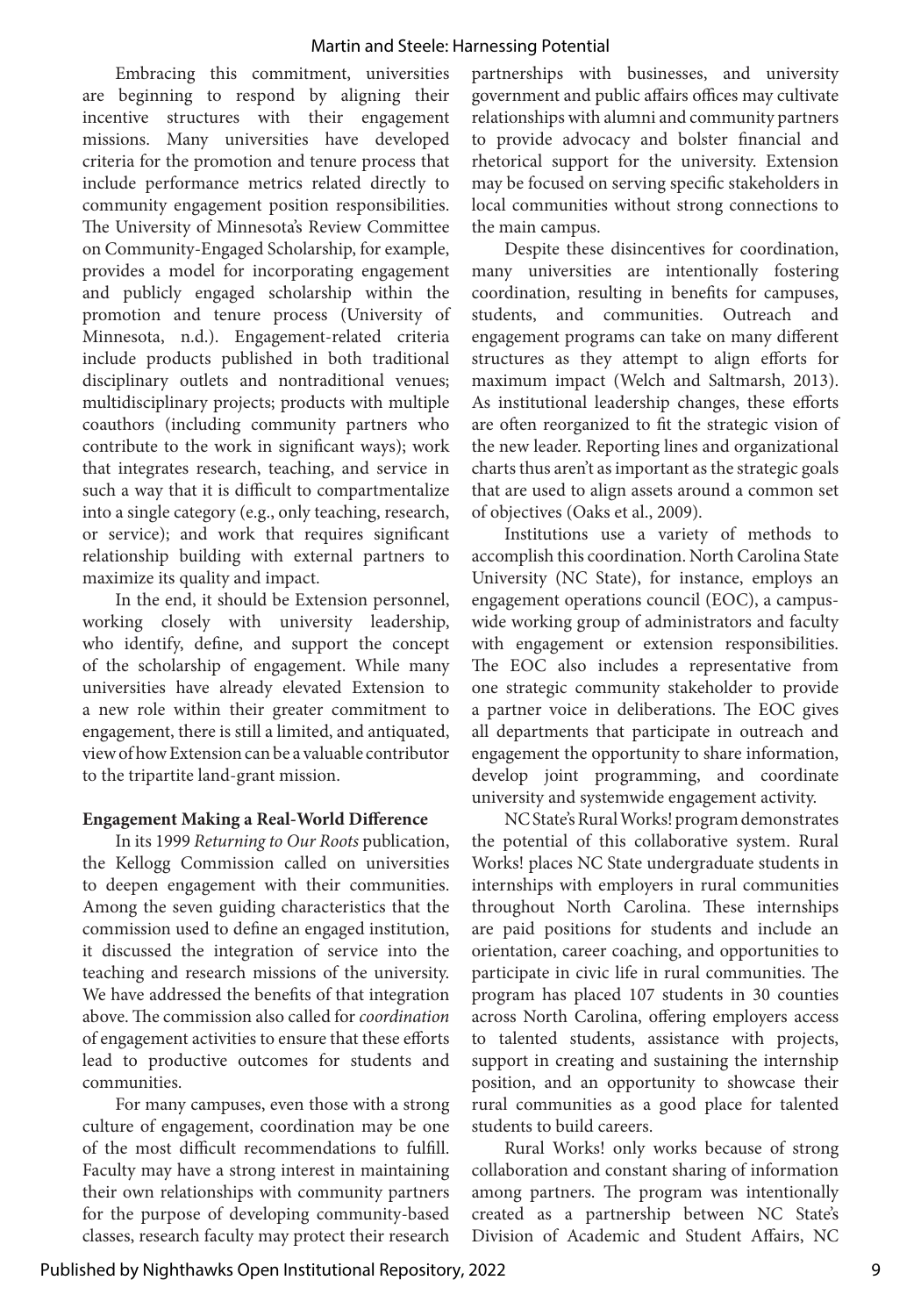State's Office of Outreach and Engagement, and NC State Extension. All NC State partners assist by sharing information about community partners throughout the state that may be interested in hosting an intern. The Rural Works! program manager cultivates these partnerships and communicates back to the campus partners about the status of the internships to ensure that everyone is informed and that NC State presents a united front. Rural Works! forcefully answers the calls from the Kellogg Commission as well as Gavazzi and Gee to elevate extension to more sustained and coordinated engagement efforts that are connected more closely with campus-based engagement.

The University of Missouri System (UM System) offers another example of a successful, coordinated approach to extension. Beyond building partnerships across campuses, the University of Missouri has positioned extension as a systemwide resource and has aligned extension and outreach activities across the UM System. Marshall Stewart, vice chancellor for Extension and engagement at the University of Missouri, also serves as the chief engagement officer for the UM System. This dual role functions as a single point of accountability for the system's engagement activities throughout the state. Engagement is one of the five Missouri compacts, or unifying principles, that guide the four universities in the system and their strategic plans.

Engagement leaders on each campus convene to discuss priority areas, share information, and advance important projects. These leaders provide a connection to the faculty and staff on their respective campuses, and these faculty and staff, in turn, can offer expertise that addresses the system's priorities. A platform called All Things Missouri provides data, maps, and tools in service of the university's engagement mission, with a particular focus on the UM System's three "grand challenges" of economy, education, and health. The All Things Missouri platform currently supports projects in three areas of system engagement activity: workforce development, health engagement, and expansion of broadband access.

The UM System Broadband Initiative demonstrates the power of this model. By bringing together the University of Missouri Extension with expert faculty from the fields of rural economic development, data analysis, communications infrastructure, technology, business models, public administration, and grant writing, the system has been able to help communities assess their needs, identify available financing, and educate the public on how to use broadband-based applications. The Missouri Broadband Resource Rail shares this information with local communities, and the University of Missouri Extension helps communities develop plans for expanding broadband access in their communities. Lessons from a pilot project in one poorly connected county will be folded into a Digitally Connected Community Guide. The initiative is also monitoring the results of \$290 million in broadband expansion projects that were funded in 2020.

In a similar effort to span boundaries between institutions, Oregon State University (OSU), the University of Oregon (U of O), and Portland State University (PSU) embarked on a partnership called Toward One Oregon. The objectives of this effort were to explore the interdependencies among different populations in Oregon and to promote dialogue and problem-solving that would reap benefits for both rural and urban communities. This effort combined the assets of OSU Extension, OSU's Rural Studies Center, PSU's School of Urban Studies and Planning, and U of O's School of Planning, Public Policy, and Management. The collaboration netted a conference and a book (Hibbard et al., 2011) that described how the state's population and economy evolved throughout history to their present state as well as the resource flows and issues that connect them. For example, the book described how natural resources, energy, and taxes flow between urban and rural areas and how urban and rural economies are linked through supply chains. The editors, representing all three institutions, also led a series of conversations funded by Oregon Humanities about connecting rural and urban parts of the state. These efforts led to a group of collaborative projects between OSU and PSU that also engaged community organizations in addressing issues such as regional food systems (Martin et al. 2008) and access to land for aspiring farmers (Brekken et al., 2016).

The success of any campus-wide engagement effort begins with university leadership. When Montana State University (MSU) in Bozeman, Montana, first began to develop an application for recognition from the Carnegie Foundation's Classification for Community Engagement, the process was a journey in self-study and critical evaluation of community partnerships. The true purpose of community engagement is not simply to chronicle events, activities, and relations that occur off-campus but rather to demonstrate how the university expands. The nomination procedure required careful consideration of how the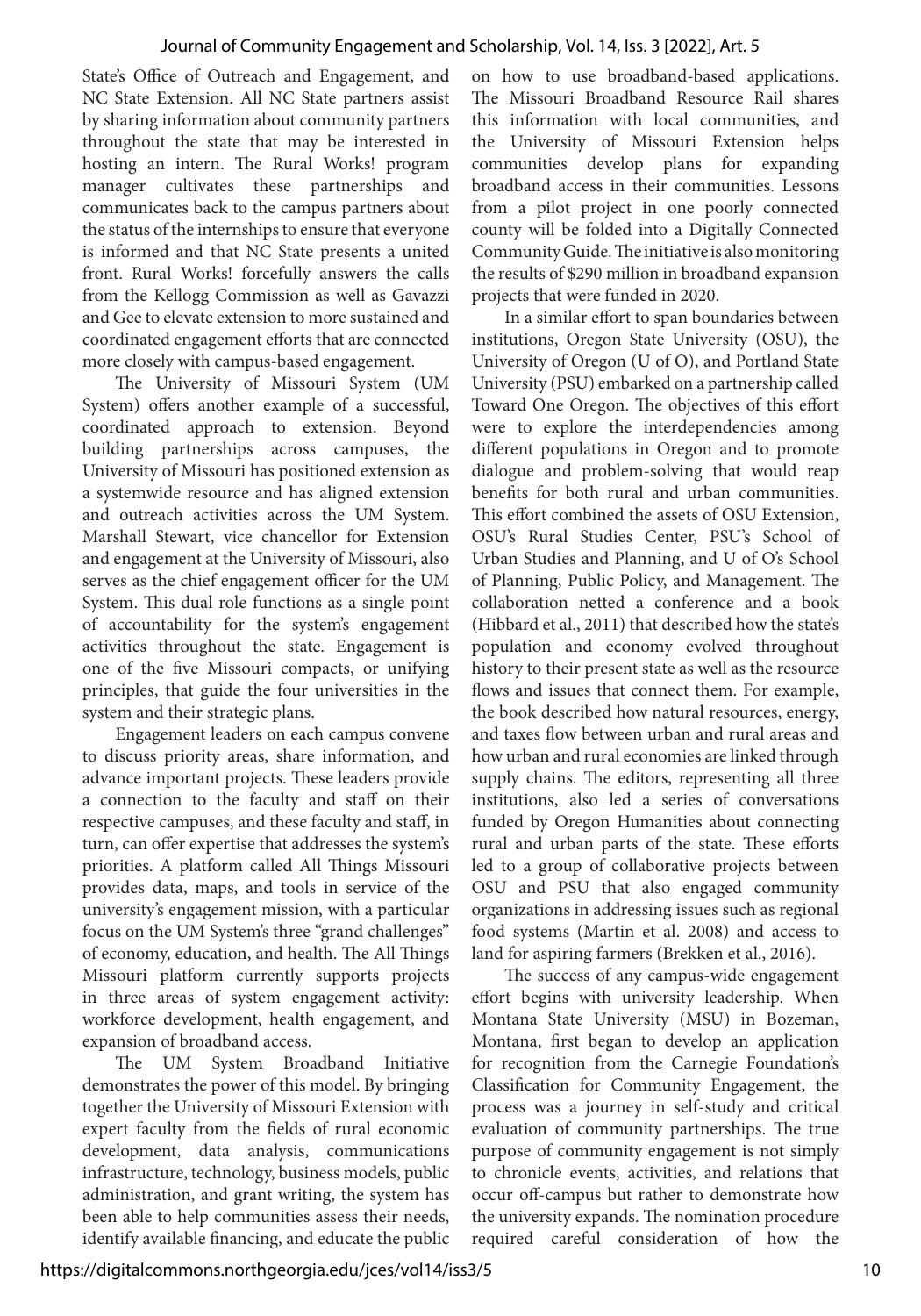knowledge and resources of colleges, departments, and associated units working with public and private sectors actually enriched scholarship, research, and creative activity; enhanced teaching and learning; prepared educated, engaged citizens; strengthened democratic values and civic responsibility; addressed critical societal issues; and contributed to the public good.

MSU's application highlighted 15 universitycommunity partnerships as examples of community engagement. Those partnerships ranged from one program that works to improve the health and well-being of members of the Apsáalooke Nation, to another that conducts long-term research trials to select suitable pulse crop varieties that meet the needs of growers in northeastern Montana, to a third that studies the effectiveness of support services for children with disabilities and their families. According to MSU president Waded Cruzado:

It's important to recognize that MSU would not have been able to achieve this classification without the dedication of our faculty. In almost every case, these projects were the brainchildren of faculty who deeply believe in working with communities to improve Montana and the world. (Cantrell, 2020)

In a final example, Illinois Extension promotes an Extension Public Engagement Connection Center that is designed to fund collaborative work among University of Illinois at Urbana-Champaign researchers and Extension personnel. Grants will support discovery and translation of university research into applied information and education that will be disseminated through Extension's statewide network, with the goal of applied use by the target audience. The programs listed above, and many others, are thus devoting resources to the promotion of collaboration between the university, Extension, and community partners.

## **Conclusions**

Land-grant university leaders must align all engagement resources toward the common goal of deepening engagement to address important societal issues. To do otherwise risks missing an opportunity to offer and articulate greater value to the public. University engagement is most effective when it aligns the university's assets toward a set of institution-wide priorities that are determined in partnership with community. These assets include

not only campus-based engagement offices that promote engaged learning but also research offices that build long-term partnerships to promote engaged research. Cooperative Extension offices that develop and nurture two-way communication channels between the university and the many communities it serves are also critical as they implement on-the-ground programs to address community needs.

To be an engaged organization, Cooperative Extension must constantly evolve to stay current with the scholarship of engagement, embrace transdisciplinary practices, and focus on the public value created when universities and their community partners find common ground on what matters to academics, practitioners, administrators, elected officials, and community members. This is a natural next step for Cooperative Extension. Since its inception in 1914, Cooperative Extension has been a world leader in extending the presence of land-grant universities across all corners of a state, and Extension programs are recognized as the largest informal educational agencies for excellence in agricultural production, human sciences, nutrition, and youth development.

It must be noted that not all programmatic activities and initiatives led by Extension programs can be classified as "engagement." However, to be relevant in the greater university mission of engagement, keeping in mind the core principles outlined by the 1999 Kellogg Commission report, Extension cannot afford to remain on the sidelines waiting to be asked to participate. Rather, it must become a proactive player in the engagement mission of the greater university.

Cooperative Extension faculty, staff, and community partners must be brought to the conversation on engagement in a thoughtful and deliberate approach. They can enhance the significance of university engagement by designing programs that include all partners and by determining up front the mutually intended values of their engagement work. New techniques and practices that highlight the collective impact of this alignment and the community return on investment will be necessary to better communicate the value of engagement.

The benefits of an aligned set of engagement resources can only be realized if strategy, investment, and incentives reinforce a commitment to engagement. Bold pronouncements of an engaged institution don't reap benefits—and they can backfire in the absence of real commitment. Each engagement asset must understand and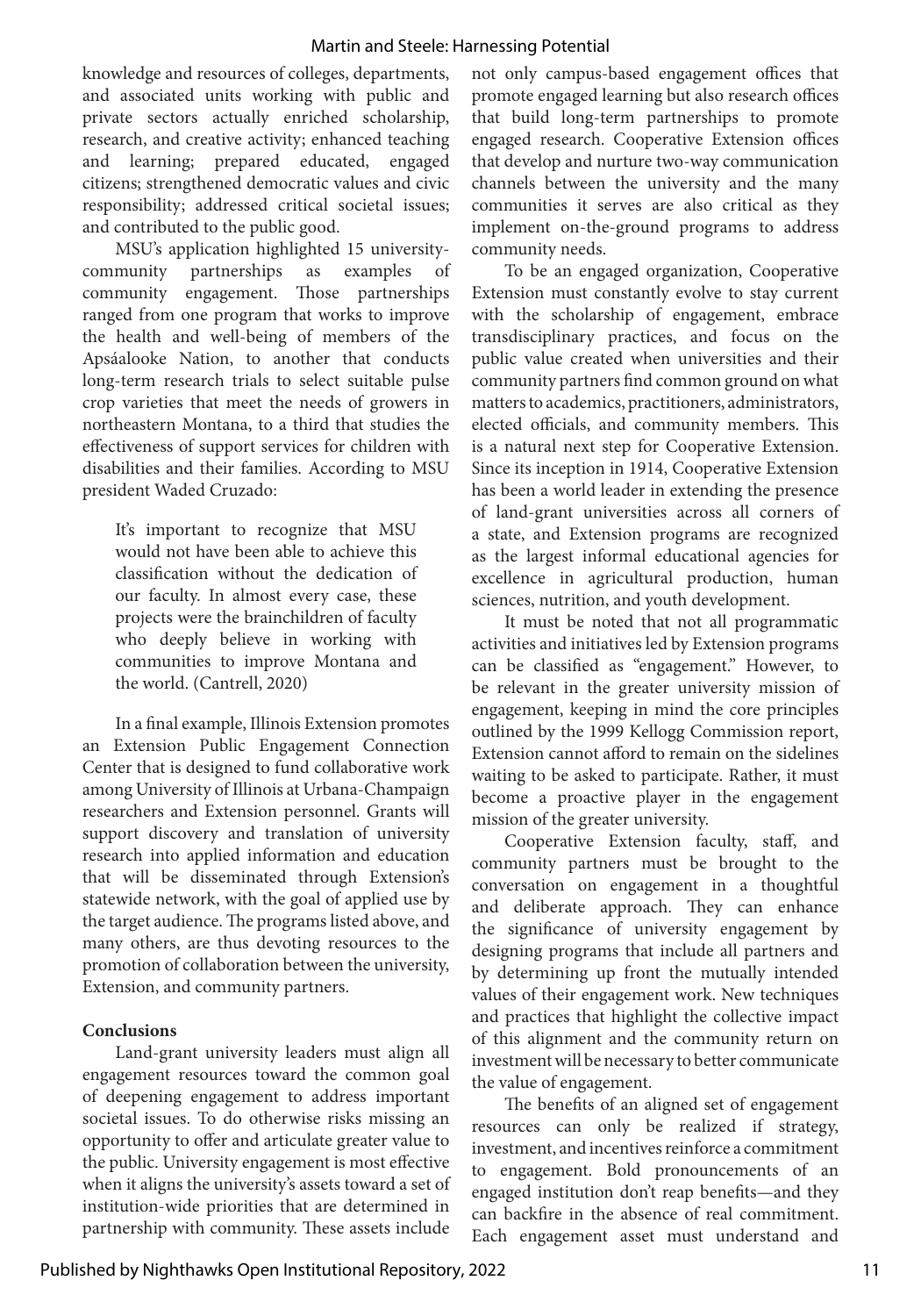participate in the engagement strategy. The connection that Cooperative Extension provides to each community offers the potential to amplify and communicate the university's impact to the broadest base of university stakeholders and to highlight the value of Extension to the three missions of the land-grant university: learning, discovery, and engagement.

# **References**

Adkins, K.F. (2017). *Service-learning faculty perceptions* [Master's thesis, Eastern Kentucky University]. Encompass. https://encompass.eku. edu/etd/501

ARIS. (2020). *Broader impacts review document for National Science Foundation proposals*. https://researchinsociety.org/wp-content/ uploads/2021/02/GuidingPrinciplesDoc2020.pdf

Association of Public and Land-grant Universities. (n.d.). *Innovation & economic prosperity universities*. https://www.aplu.org/ projects-and-initiatives/economic-developmentand-community-engagement/innovation-andeconomic-prosperity-universities-designationand-awards-program

Association of Public and Land-grant Universities. (2017). *The challenge of change: Harnessing university discovery, engagement, and learning to achieve food and nutrition security*. https://www.aplu.org/library/the-challenge-ofchange/File

Association of Public and Land-grant Universities. (2019, November). *Public impact research: Engaged universities making the difference.*  https://www.aplu.org/library/public-impactresearch-engaged-universities-making-thedifference/file

Astin, A.W., & Sax, L.J. (1998). How undergraduates are affected by service participation. *Journal of College Student Development*, *39*(3), 251–263.

Atiles, J.H. (2017, November 7). *Cooperative extension: Is it community engagement?* Association of Public and Land-grant Universities. https:// www.aplu.org/news-and-media/blog/cooperativeextension-is-it-community-engagement

Boyer, E.L. (1996). The scholarship of engagement. *Bulletin of the American Academy of Arts and Sciences*, *49*(7), 18–33. https://doi. org/10.2307/3824459

Boyer, E.L., & Hechinger, F.M. (1981). *Higher learning in the nation's service*. *A Carnegie Foundation essay* (ED212206). ERIC. https://files. eric.ed.gov/fulltext/ED212206.pdf

Brekken, C.A., Gwin, L., Horst, M., McAdams, N., & Martin, S.A. (2016). *The future of Oregon's agricultural land*. Institute of Portland Metropolitan Studies (Report No. 148). http://archives.pdx.edu/ ds/psu/18499

Cantrell, A. (2020, January 31). *MSU again receives recognition for outstanding community engagement from Carnegie Foundation*. MSU News, Montana State University. http://www.montana. edu/news/19558/msu-again-receives-recognitionfor-outstanding-community-engagement-fromcarnegie-foundation

Celio, C.I., Durlak, J., & Dymnicki, A. (2011). A meta-analysis of the impact of servicelearning on students. *Journal of Experiential Education*, *34*(2), 164–181. https://doi. org/10.1177/105382591103400205

Commission on Public Purpose in Higher Education. (n.d.). *Community engagement classification (U.S.)*. https://public-purpose. org/initiatives/carnegie-elective-classifications/ community-engagement-classification-u-s/

Cooperative Extension System Strategic Planning Council. (1991, March). *Patterns of change: A report of the Cooperative Extension System Strategic Planning Council.* https://hdl. handle.net/2027/coo.31924080091444

Feldman, A.M., Moss, T., Chin, D., Marie, M., Rai, C., & Graham, R. (2006). The impact of partnership-centered, community-based learning on first-year students' academic research papers. *Michigan Journal of Community Service Learning*, *13*(1), 16–29.

Finley, A., & McNair, T. (2013). *Assessing underserved students' engagement in high-impact practices.* Association of American Colleges and Universities. https://files.eric.ed.gov/fulltext/ ED582014.pdf

Fitzgerald, H.E., Bruns, K., Sonka, S.T., Furco, A., & Swanson, L. (2016). The centrality of engagement in higher education. *Journal of Higher Education Outreach and Engagement*, *20*(1), 223–244.

Furco, A. (2010). The engaged campus: Toward a comprehensive approach to public engagement. *British Journal of Educational Studies*, *58*(4), 375–390. https://doi.org/10.1080/0 0071005.2010.527656

Gavazzi, S.M., & Gee, E.G. (2018). *Land-grant universities for the future: Higher education for the public good.* Johns Hopkins University Press.

Gelmon, S.B., Holland, B.A., & Spring, A. (2018). *Assessing service-learning and civic engagement: Principles and techniques*. Campus Compact.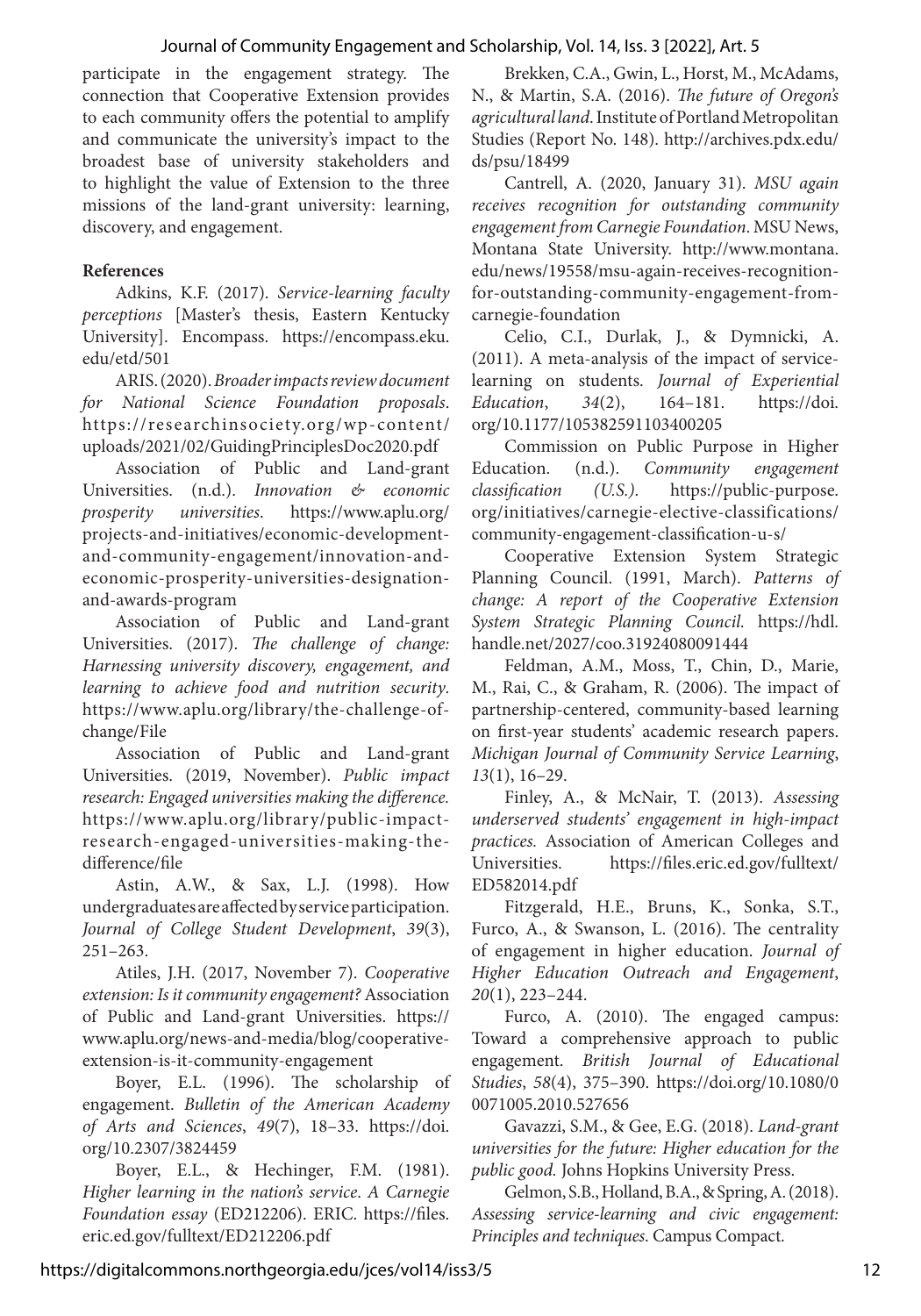General Accounting Office. (1981, August 21). *Cooperative Extension Service's mission and federal role need congressional clarification* (Report No. CED-81-119). https://www.gao.gov/assets/ced-81-119.pdf

Hatch Act of 1887, 7 U.S.C. § 361a *et seq*. (1887). https://www.agriculture.senate.gov/imo/ media/doc/Hatch%20Act%20Of%201887.pdf

Hibbard, M., Seltzer, E., Weber, B., & Emshoff, B. (Eds.). (2011). *Toward one Oregon: Rural-urban interdependence and the evolution of a state*. Oregon State University Press.

Jull, J., Giles, A., & Graham, I.D. (2017). Community-based participatory research and integrated knowledge translation: Advancing the co-creation of knowledge. *Implementation Science*, *12*, Article 150. https://doi.org/10.1186/ s13012-017-0696-3

Kellogg Commission on the Future of State and Land-Grant Universities. (1999, February). *Returning to our roots: The engaged institution*. National Association of State Universities and Land-Grant Colleges. https://www.aplu.org/library/returning-toour-roots-the-engaged-institution

Kendrick, J.R. (1996). Outcomes of servicelearning in an introduction to sociology course. *Michigan Journal of Community Service Learning*, *3*(1), 72–81.

Kuh, G.D. (2008). *High-impact educational practices: What they are, who has access to them, and why they matter*. Association of American Colleges and Universities.

Lee, R., & Ahtone, T. (2020, March 30). Land-grab universities: Expropriated Indigenous land is the foundation of the land-grant university system. *High Country News*. https://www.hcn. org/issues/52.4/indigenous-affairs-educationland-grab-universities

Marshall, C.D. (2017). *Impacting learning for 21st century students: A phenomenological study of higher education faculty utilizing a service learning approach* [Doctoral dissertation, Brandman University]. Brandman Digital Repository. https://digitalcommons. brandman.edu/edd\_dissertations/103

Martin, S.A. (2010). *Urban universities: Anchors generating prosperity for America's cities.* Coalition of Urban-Serving Universities. http:// archives.pdx.edu/ds/psu/11107

Martin, S.A., Henderson, T., Merrick, M., Mylott, E., Haines, K., Price, C., Koski, A., & Dann, R. (2008, September). *Planting prosperity and harvesting health: Trade-offs and sustainability in the Oregon-Washington regional food system.* Institute of Portland Metropolitan Studies. https://pdxscholar. library.pdx.edu/metropolitianstudies/108

Morrill Act of 1862, 7 U.S.C. § 301 *et seq*. (1862). https://www.govinfo.gov/content/pkg/ USCODE-2016-title7/pdf/USCODE-2016-title7 chap13-subchapI-sec301.pdf

National Institute of Food and Agriculture. (n.d.). *Cooperative extension system.* United States Department of Agriculture. https://nifa.usda.gov/ cooperative-extension-system

Oaks, M., Franklin, N., & Bargerstock, B.A. (2009). Situating outreach and engagement in the university: Concepts, challenges, and opportunities. *Continuing Higher Education Review*, *73*, 224–233. https://files.eric.ed.gov/fulltext/EJ903468.pdf

Peters, S.J. (2002). Rousing the people on the land: The roots of the educational organizing tradition in extension work. *Journal of Extension*, *40*(3), Article 3FEA1. http://www.joe.org/joe/2002june/a1.php

Peters, S.J. (2014). Extension reconsidered. *Choices*, *29*(1), 1–6. https://www.choicesmagazine. org/UserFiles/file/cmsarticle\_359.pdf

Ramaley, J.A. (2014). The changing role of higher education: Learning to deal with wicked problems. *Journal of Higher Education Outreach and Engagement*, *18*(3), 7–22.

Rasmussen, W.D. (1989). *Taking the university to the people: Seventy-five years of cooperative extension*. Iowa State University Press.

Seifer, S.D., & Maurana, C.A. (2000). Developing and sustaining community-campus partnerships: Putting principles into practice. *Partnership Perspectives*, *1*(2), 7–11.

Smith-Lever Act, 7 U.S.C. § 341 *et seq*. (1914). https://www.govinfo.gov/content/pkg/USCODE-2016-title7/pdf/USCODE-2016-title7-chap13 subchapIV-sec341.pdf

Swearer Center. (n.d.). *Engaged research*. Brown University. Retrieved April 15, 2021, from https://www.brown.edu/academics/college/ swearer/engaged-research

Terry, L.D. (1995). Cooperative extension's urban expansion: The default of leadership or a responsiveness to changing times? *Administration & Society*, *27*(1), 54–81. https://doi. org/10.1177/009539979502700103

University of Minnesota. (n.d.). *Review committee on community-engaged scholarship*. Office for Public Engagement. https://engagement. umn.edu/about-ope/councils-committees/reviewcommittee-community-engaged-scholarship

Vogelgesang, L.J., & Astin, A.W. (2000). Comparing the effects of community service and service-learning. *Michigan Journal of Community Service Learning*, *7*(1), 25–34. http://hdl.handle. net/2027/spo.3239521.0007.103